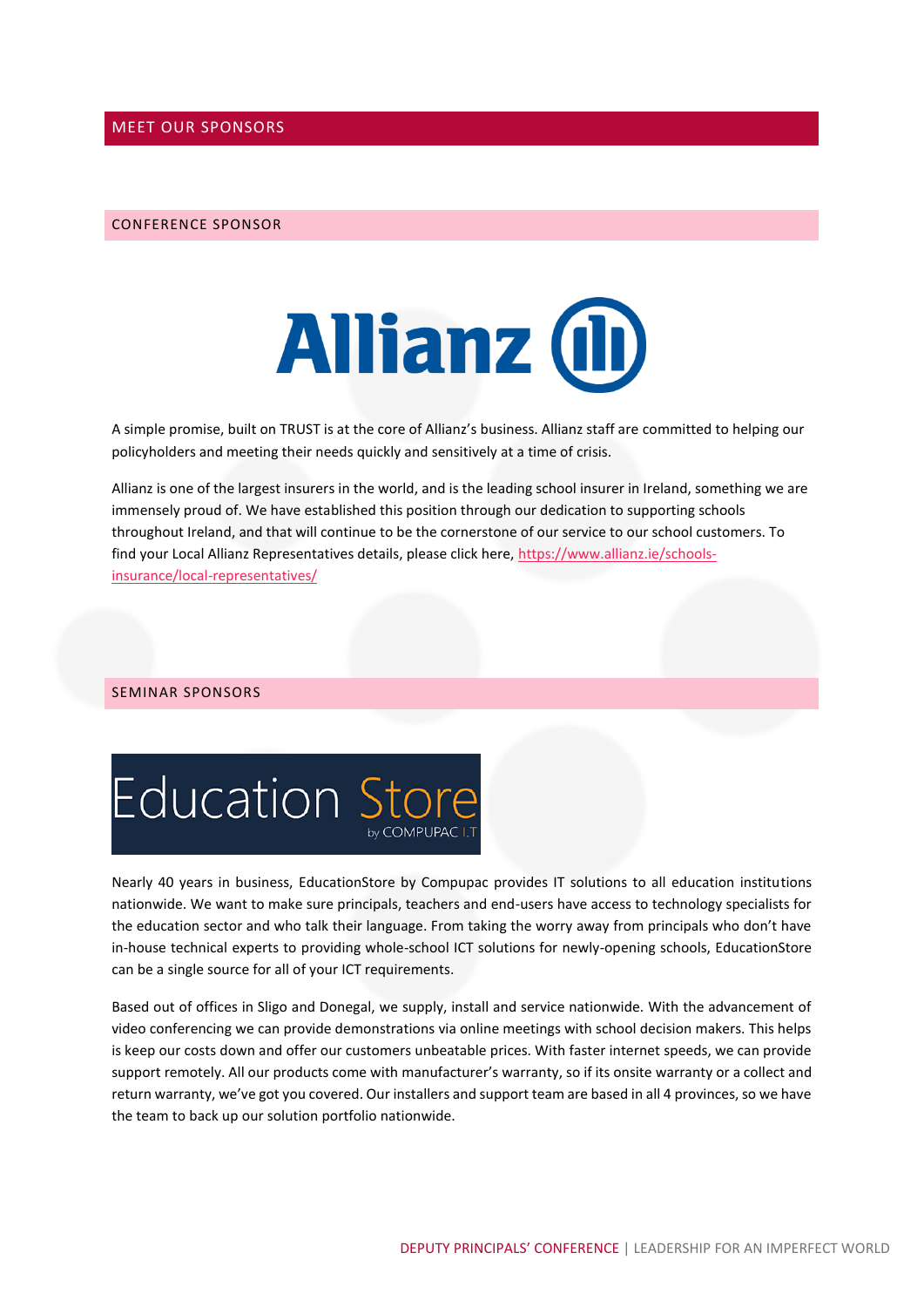# **まんの Cornmarket**

We are Cornmarket.

We're the largest Public Sector financial services broker in Ireland. We have just under 220,000 customers with over 440,000 policies and with nearly 50 years' experience, we have been helping public sector employees with their financial needs. Everything from car, home, travel and health insurance to pensions and retirement planning, income protection and life insurance. We help public sector employees on their financial journey throughout each of life's stages. We work with over 40 public sector unions, associations and employers to negotiate excellent value financial products on their behalf. We cover all of the insurance and financial needs of public sector employees. We're passionate about making a positive difference to the wellbeing of the Public Sector community in money, life and family whilst respecting our environment. We help the people who help everyone else.

Email address: [info@cornmarket.ie](mailto:info@cornmarket.ie) Website[: www.cornmarket.ie](http://www.cornmarket.ie/) Telephone: (01) 408 4007



## **Managed Print Solutions**

EMS Copiers has worked alongside the education sector for over 50 years. Advising, supplying and servicing their print requirements. EMS is aware that each school is different, and rather than take a linear approach EMS takes the time to get to build a relationship with the school and specify issues that the school wants to solve. This enables the team at EMS Copiers to tailor a cost effective solution that will give the school or college confidence that their print environment is in safe hands. [https://www.emscopiers.ie/ems-copiers-working](https://www.emscopiers.ie/ems-copiers-working-with-the-education-sector-for-over-50-years/)[with-the-education-sector-for-over-50-years/](https://www.emscopiers.ie/ems-copiers-working-with-the-education-sector-for-over-50-years/)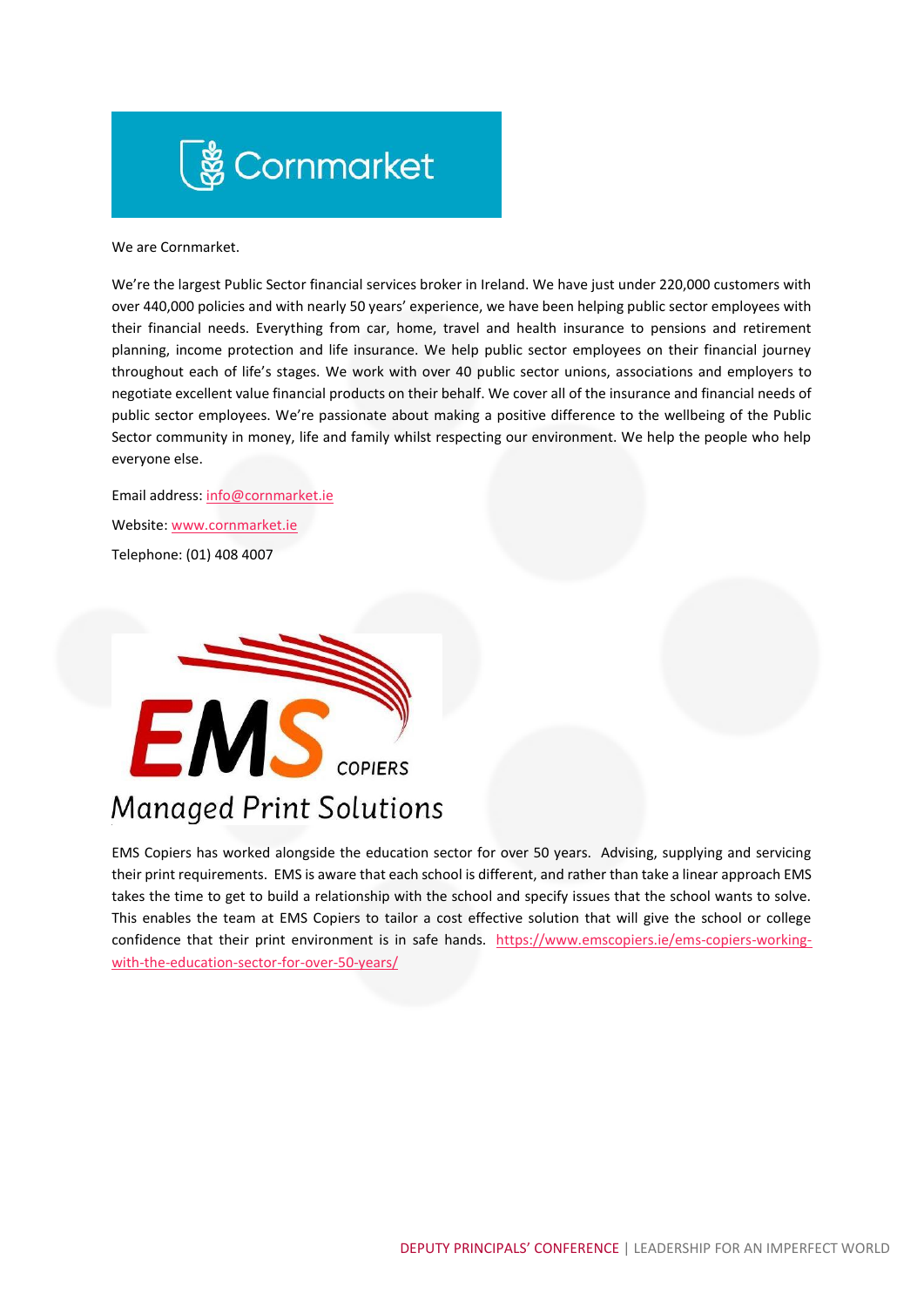

The Institute of Child Education & Psychology (ICEP) Europe has been supporting educators online for 20 years. We have trained more than 25,000 teachers and other professionals from over 60 countries worldwide.

Our professional development courses are Department of Education approved and our Summer term qualifies for EPV days for primary teachers. Flexible, online and self-paced with the support of expert tutors. Transform your classroom into a positive space where your students can learn to flourish no matter what their challenges.

We provide practical fully online and part-time courses, up to Masters level, with the University of East London and Dublin City University. Ideal for those trying to juggle the demands of today's diverse classroom.

Our particular research concern is how a stronger sense of inclusion can be achieved and how optimum developmental outcomes for children and youth can be actively promoted. Proud partner on GOGREENROUTES, an Irish-led project on urban health and sustainability. Find out more about the ICEP Europe Online CPD Courses and their MA in Special & Additional Learning Needs with UEL at www.icepe.eu



safefood is a government body promoting food safety and healthy eating on the island of Ireland. Recognising teachers' important role in developing the habits of children, safefood provides educational programmes and resources to nurture food safety and healthy eating skills.

- The Rufus handwashing programme has been developed to teach children (Junior and Senior Infants) about good handwashing habits. Resources include a colourful storybook, sink posters, videos and games.
- MediaWise is packed with fun interactive activities that develop awareness and understanding of the media. It is a flexible 8 lesson resource with cross-curricular links and is tailored for Junior infants to 6th class.
- For handwashing and media literacy resources for primary school visit <https://www.safefood.net/education/primary>